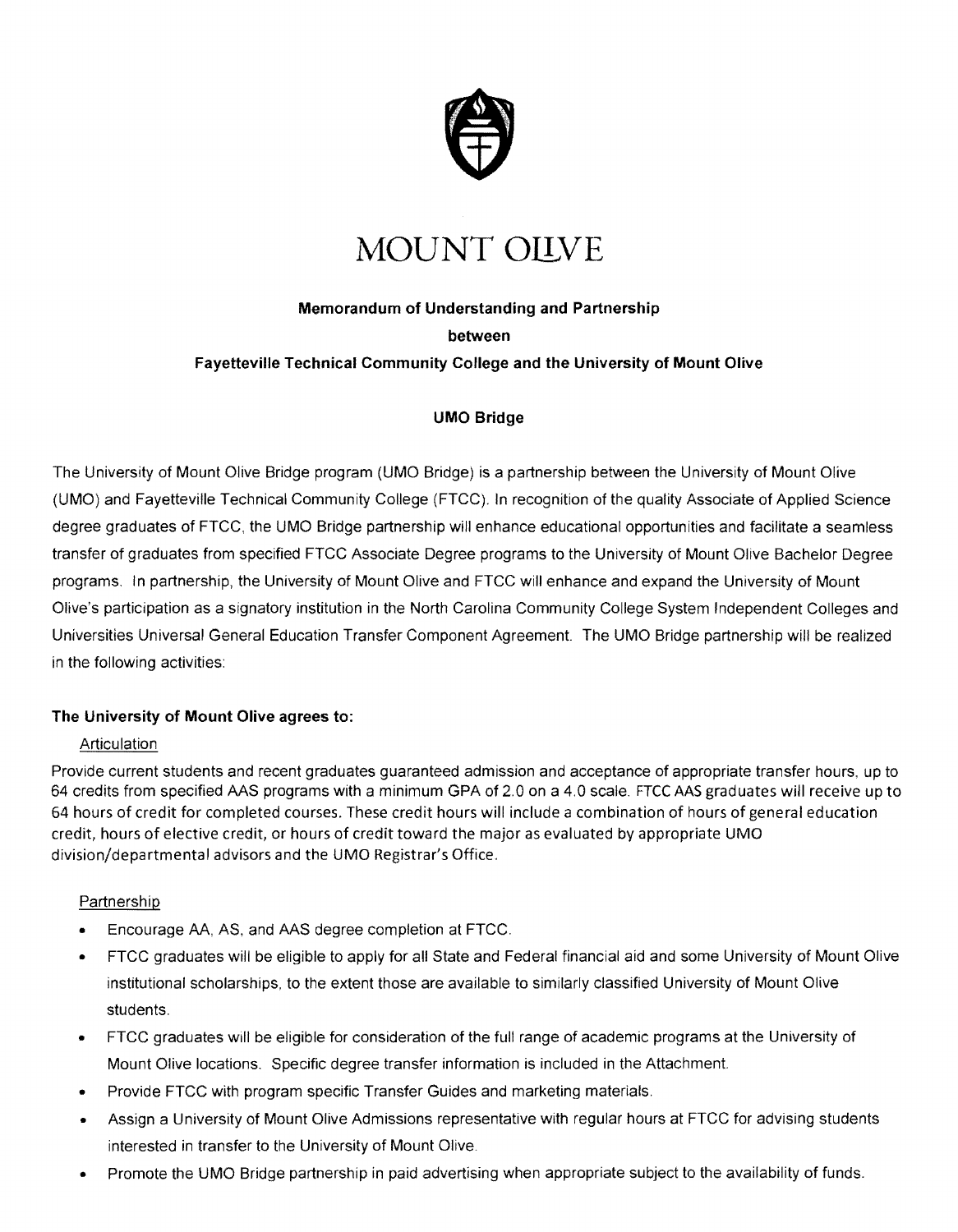- Produce printed materials for the UMO Bridge partnership when appropriate and subject to the availability of funds using both the University of Mount Olive and FTCC logos.
- Participate in a joint Advisory Committee comprised of FTCC and the University of Mount Olive faculty and staff that will meet regularly for review of the UMO Bridge program.

#### **Fayetteville Technical Community College agrees to:**

- Provide FTCC student and graduate information to the University of Mount Olive in a manner consistent with the Family Educational Rights and Privacy Act (FERPA) at FTCC up to twice per year.
- Provide reasonable accommodations for a University of Mount Olive Admissions representative's presence on all FTCC campus locations, at times mutually acceptable to both FTCC and Mount Olive.
- Distribute University of Mount Olive and UMO Bridge printed materials through FTCC Admissions, Advising, and AAS degree program advisors.
- Provide a seamless integration of the University of Mount Olive recruitment initiatives into the FTCC community and culture where schedule and space permit.
- Promote the UMO Bridge partnership on FTCC's website and in other places where and when deemed appropriate by FTCC.
- Promote the University of Mount Olive partnership in paid advertising subject to the availability of funds and upon FTCC's sole discretion.
- Produce printed materials for the partnership when, in FTCC's sole discretion, appropriate and subject to the availability of funds utilizing both the University of Mount Olive and FTCC logos.
- Participate in a joint Advisory Committee comprised of FTCC and the University of Mount Olive faculty and staff for periodic review of the UMO Bridge program.

This Memorandum of Understanding is subject to periodic review and may be terminated by either party with Sixty days' notice. Each entity, FTCC and the University of Mount Olive, (being the "Indemnifying Party") agrees to hold the other entity (being the "Indemnified Party") harmless, to the extent allowed by law, from all claims. demands, costs and expenses arising out of breach of this Memorandum of Understanding by the Indemnifying Party or arising out of the actions or omissions of the Indemnifying Party.

 $47/7$ David L. Poole, Ed.D.  $\frac{2}{5/9}$ 

President The University of Mount Olive

Date Président

ayetteville Technical Community College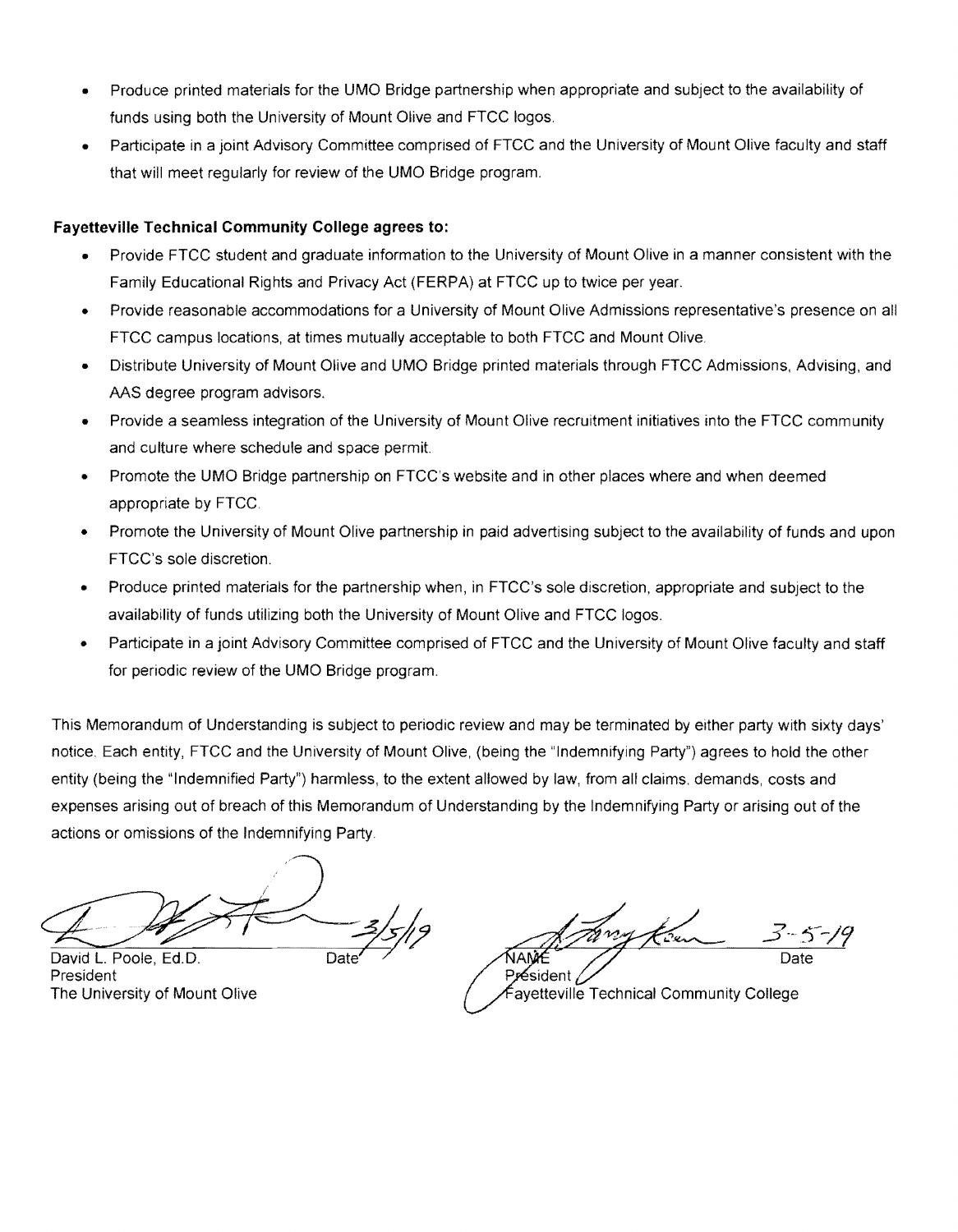### **UMO AGRICULTURAL PRODUCTION SYSTEMS BS DEGREE - CROSSWALK WITH HORTICULTURE TECHNOLOGIES FAYETTEVILLE TECH CC**

 $\sim$  4  $\,$ 

| <b>UMO</b>               | <b>UMO Course</b> | Credit                  | Fayetteville Tech CC Course | Credit                    |  |
|--------------------------|-------------------|-------------------------|-----------------------------|---------------------------|--|
| Course                   | Name              | <b>Hours</b>            | <b>Number</b>               | <b>Hours</b>              |  |
| Number                   |                   |                         |                             |                           |  |
|                          |                   |                         |                             |                           |  |
|                          |                   |                         |                             |                           |  |
| <b>General Education</b> |                   |                         |                             |                           |  |
| <b>ENG 111</b>           |                   | 3                       | <b>ENG 111</b>              | $\overline{\mathbf{3}}$   |  |
| <b>ENG 112</b>           |                   | 3                       |                             |                           |  |
|                          |                   |                         |                             |                           |  |
| <b>ENG 241</b>           |                   | $\overline{\mathbf{3}}$ | <b>COM 231</b>              | $\overline{\mathbf{3}}$   |  |
| <b>CIS 110</b>           |                   | 3                       | HOR 170 + ACA 122           | 3                         |  |
| <b>Fine Arts</b>         |                   | $\overline{\mathbf{3}}$ |                             |                           |  |
| $HIS$ ---                |                   | $\overline{\mathbf{3}}$ |                             |                           |  |
| <b>HIS ---</b>           |                   | 3                       |                             |                           |  |
| LITERATURE ---           |                   | 3                       |                             |                           |  |
| Global Unders.           |                   | 3                       | HUM. ELEC.                  | 3                         |  |
| Citizenship              |                   | $\overline{\mathbf{3}}$ |                             |                           |  |
| <b>REL---</b>            |                   | 3                       |                             |                           |  |
| <b>SCIENCE</b>           |                   | $\overline{\mathbf{4}}$ | <b>TRF 110</b>              | $\boldsymbol{4}$          |  |
| <b>SCIENCE</b>           |                   | 3                       | <b>HORT 160</b>             | 3                         |  |
| SOC/BEH ELEC             |                   | 3                       | SOC/BEH ELEC                | 3                         |  |
| <b>MAT 120</b>           |                   |                         | <b>MAT 143</b>              | 3                         |  |
|                          | <b>Total</b>      | 46                      |                             | 25                        |  |
|                          |                   |                         |                             |                           |  |
|                          |                   |                         |                             |                           |  |
|                          |                   |                         |                             |                           |  |
| <b>General Electives</b> |                   |                         |                             |                           |  |
|                          |                   | $\overline{\mathbf{3}}$ | <b>HOR 162</b>              | $\overline{\mathbf{3}}$   |  |
|                          |                   | 3                       | <b>HOR 134</b>              | 3                         |  |
|                          |                   | $\overline{\mathbf{3}}$ | <b>HOR 166</b>              | 3                         |  |
|                          |                   | 3                       | <b>HOR 124</b>              | 3                         |  |
|                          |                   | 3                       | <b>HOR 112</b>              | 3                         |  |
|                          |                   | 3                       | <b>HOR 215</b>              | $\overline{\overline{3}}$ |  |
|                          |                   | $\overline{\mathbf{3}}$ | <b>HOR 278</b>              | $\overline{\mathbf{3}}$   |  |
|                          |                   | $\overline{\mathbf{3}}$ | <b>HOR 168</b>              | $\overline{\mathbf{3}}$   |  |
|                          |                   | $\overline{\mathbf{3}}$ | <b>HOR 213</b>              | $\overline{2}$            |  |
|                          |                   | $\overline{\mathbf{3}}$ | <b>HOR 277</b>              | $\overline{\mathbf{3}}$   |  |
|                          |                   | $\overline{\mathbf{3}}$ | <b>HOR 116</b>              | $\overline{3}$            |  |
|                          |                   |                         |                             |                           |  |
|                          | Total             | 34                      |                             | 32                        |  |
|                          |                   |                         |                             |                           |  |